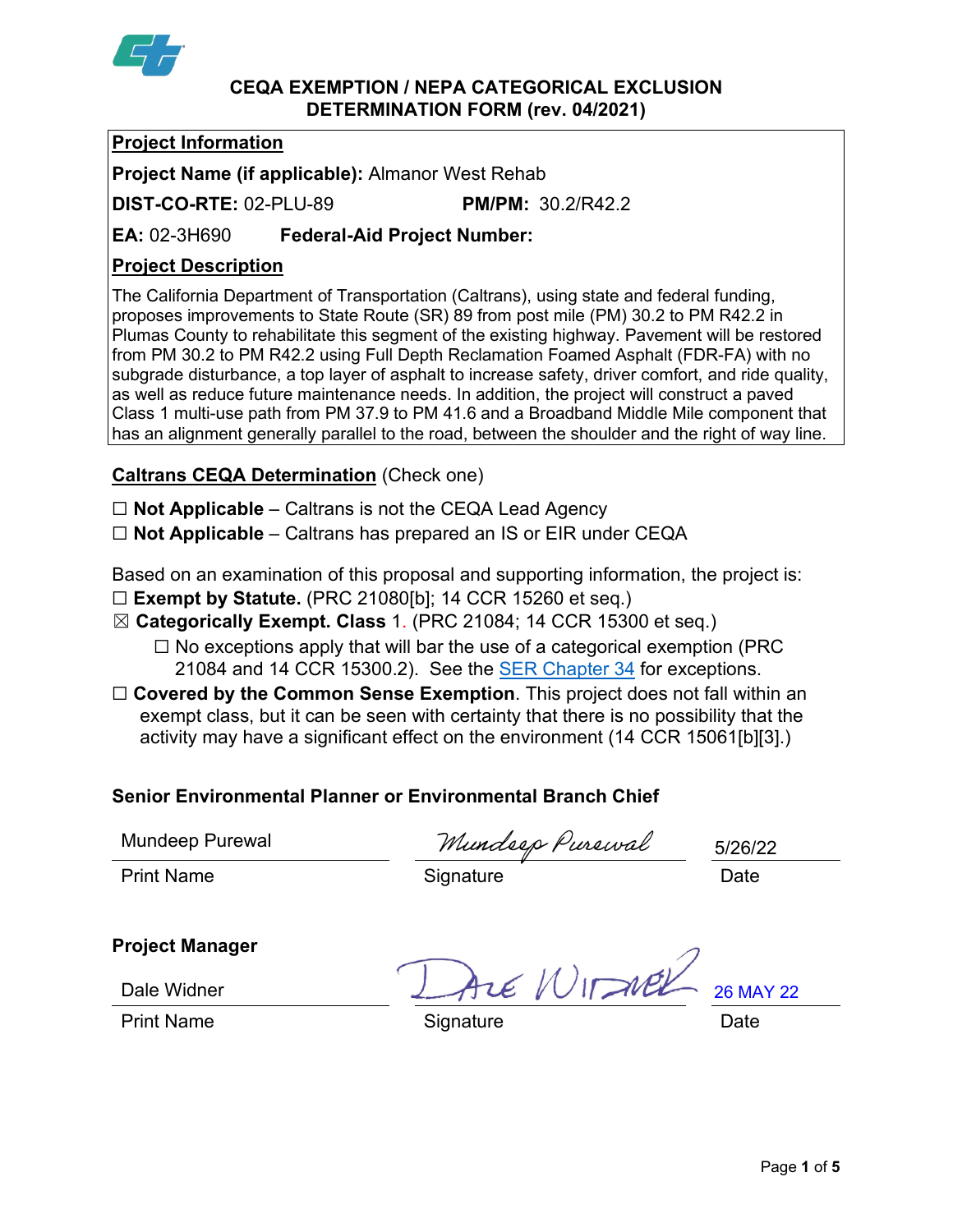

## **Caltrans NEPA Determination** (Check one)

## ☐ **Not Applicable**

Caltrans has determined that this project has no significant impacts on the environment as defined by NEPA, and that there are no unusual circumstances as described in 23 CFR 771.117(b). See [SER Chapter 30](https://dot.ca.gov/programs/environmental-analysis/standard-environmental-reference-ser/volume-1-guidance-for-compliance/ch-30-categorical-exclusions#exception) for unusual circumstances. As such, the project is categorically excluded from the requirements to prepare an EA or EIS under NEPA and is included under the following:

☒ **23 USC 326:** Caltrans has been assigned, and hereby certifies that it has carried out the responsibility to make this determination pursuant to 23 USC 326 and the Memorandum of Understanding dated April 18, 2019, executed between FHWA and Caltrans. Caltrans has determined that the project is a Categorical Exclusion under:

- ☒ **23 CFR 771.117(c): activity (c)(26)**
- ☐ **23 CFR 771.117(d): activity (d)()**

☐ **Activity listed in Appendix A of the MOU between FHWA and Caltrans**

☐ **23 USC 327:** Based on an examination of this proposal and supporting information, Caltrans has determined that the project is a Categorical Exclusion under 23 USC 327. The environmental review, consultation, and any other actions required by applicable Federal environmental laws for this project are being, or have been, carried out by Caltrans pursuant to 23 USC 327 and the Memorandum of Understanding dated December 23, 2016 and executed by FHWA and Caltrans.

## **Senior Environmental Planner or Environmental Branch Chief**

Mundeep Purewal

Mundeep Purewal Mundeep Purewal 5/26/2<br>Print Name Date

5/26/22

## **Project Manager/ DLA Engineer**

Dale Widner

Print Name **Signature Constant Constant Constant Constant Constant Constant Constant Constant Constant Constant** 

LE WITZNER

26 MAY 22

**Date of Categorical Exclusion Checklist completion (if applicable):** 5/25/22 **Date of Environmental Commitment Record or equivalent:** 5/25/22

Briefly list environmental commitments on continuation sheet if needed (i.e., not necessary if included on an attached ECR). Reference additional information, as appropriate (e.g., additional studies and design conditions).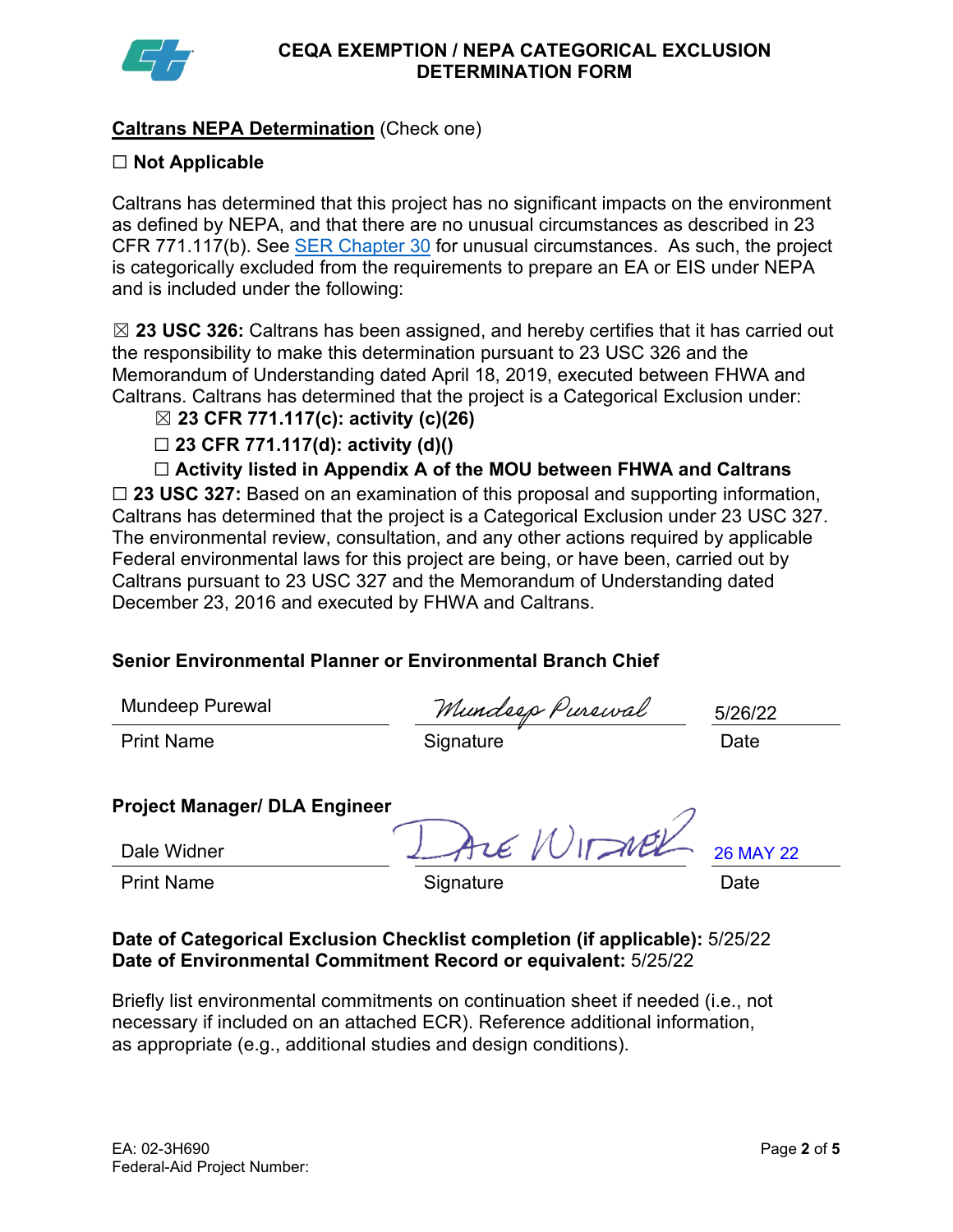

## **Continuation sheet:**

### **SCOPE OF WORK INCLUDES:**

- Restore existing road, which may include
	- o Pulverize existing pavement and a portion of the base material from edge of pavement (EP) to EP.
	- o Overlay the reconstructed section with 0.40' of HMA
	- o Place shoulder backing
- Widen existing roadway corridor to 12' lanes with minimum 4' paved shoulders.
	- $\circ$  Widened shoulders to a minimum of four feet from PM 30.2 to PM 39.0, and to eight feet from PM 39.0 to PM R42.2.
- Excavation Depths are anticipated to be:
	- $\circ$  1.5' below the existing top of asphalt within the roadway corridor
		- 2' within the edge of pavement (EP) to EP from PM 36.4 to PM 37.9 to accommodate resource protection.
	- $\circ$  10' in the areas of the new multi-use path.
	- o 15' in borrow areas.
- Replace 2 culverts with cut & cover (C&C) methods and rehabilitate 17 culverts with nonstyrene cured in place pipe (CIPP) lining methods.

| Postmile | <b>Size</b><br>(Inches) | Approximate<br>Length (Feet) | <b>Strategy</b> |
|----------|-------------------------|------------------------------|-----------------|
| 30.51    | 36                      | 154                          | <b>CIPP</b>     |
| 30.6     | 24                      | 161                          | <b>CIPP</b>     |
| 30.75    | 18                      | 99                           | <b>CIPP</b>     |
| 31.35    | 24                      | 135                          | <b>CIPP</b>     |
| 33.12    | 36                      | 111                          | <b>CIPP</b>     |
| 33.23    | 36                      | 108                          | <b>CIPP</b>     |
| 34.76    | 18                      | 48                           | <b>CIPP</b>     |
| 35.25    | 18                      | 33                           | <b>CIPP</b>     |
| 35.35    | 18                      | 60                           | <b>CIPP</b>     |
| 35.75    | 18                      | 47                           | <b>CIPP</b>     |
| 36.29    | 18                      | 62                           | <b>CIPP</b>     |
| 36.60    | 18                      | 59                           | <b>CIPP</b>     |
| 36.69    | 24                      | 63                           | <b>CIPP</b>     |
| 36.88    | 24                      | 78                           | <b>CIPP</b>     |
| 36.91    | 24                      | 80                           | <b>CIPP</b>     |
| 37.08    | 24                      | 76                           | <b>CIPP</b>     |
| 38.61    | 48                      | 243                          | <b>CIPP</b>     |
| 39.51    | 24                      | 125                          | C&C             |
| 41.09    | 24                      | 132                          | C&C             |

Culvert Rehabilitation/Replacement List

- Upgrade approximately 3,300 lineal feet of guardrail to meet the current standard.
- Remove trees to create 20-ft clear recovery zones (CRZ) from the edge of traveled way, as feasible.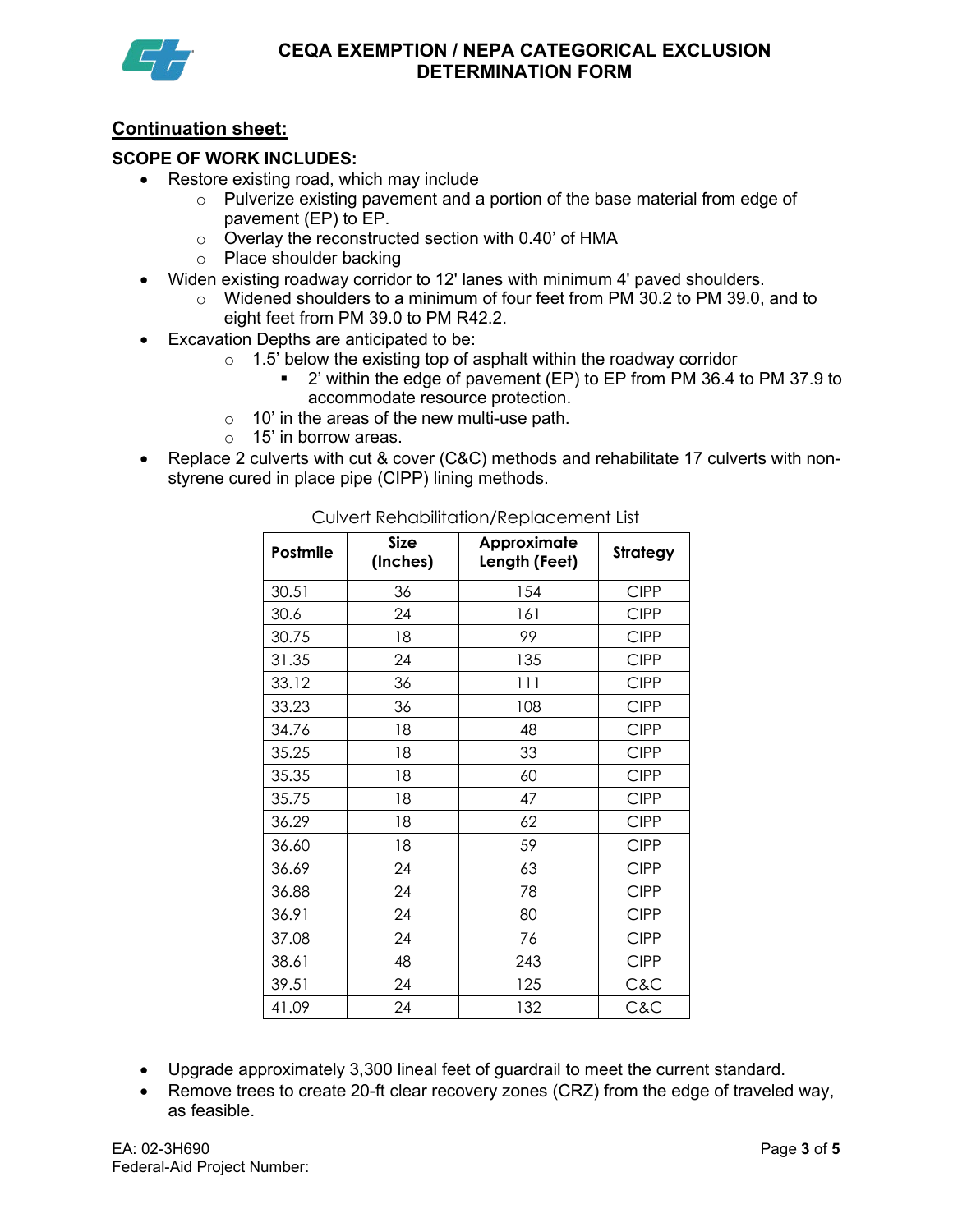

## **CEQA EXEMPTION / NEPA CATEGORICAL EXCLUSION DETERMINATION FORM**

- Remove or grind existing tree stumps left by the US Forest Service West Shore Timber Sale to adjacent grade within CRZ.
- Replace damaged right-of-way fencing from PM 37.9 to PM 42.1.
- Construct Class 1 12-foot minimum width paved multi-use path for bicycle and pedestrian use from PM 37.9 to PM 41.6 on State, County and National Forest property.
	- $\circ$  Planting may be done around the multi-use path to enhance aesthetics and replace fire-damaged trees that were removed due to the 2021 Dixie fire that burned through a large portion of the proposed area.
- Install Broadband Middle-Mile section components:
	- o Twelve miles of conduit installation from PM 30.2 to PM R42.2.
	- o Four 2-inch conduits installed by trench, bore, or plow methods.
	- $\circ$  Broadband alignment will generally follow the road alignment between the road shoulder and existing right of way, or as noted on plans for resource protection. o Access Vaults every 2000 ft to 2500 ft.
- Remove and replace existing signage, as needed.

## **PURPOSE AND NEED**

The purpose of this project is to restore the facility to a state of good repair so that the roadway will be in a condition that requires minimal maintenance, to construct pedestrian and bicycle facilities, and install Broadband Middle-Mile section to provide broadband expansion. The project is needed since existing pavement has deep thermal cracks that extend into the base material and routine maintenance can no longer support reasonable ride quality; pedestrian and bicycle facilities either do not exist or they lack connectivity to existing facilities; and Broadband services do not exist between the Canyon Dam and the SR 36/89 intersection.

#### **UTILITIES**

There are several utilities, including telephone, gas, and electric lines, which may be required to be relocated. Utility coordination will progress as additional information is gathered, and project design moves forward.

#### **STAGING**

Various potential locations have been identified for construction staging for the project and will be evaluated as part of the project.

#### **RIGHT-OF-WAY**

One temporary easement will be required.

#### **PERMITS**

**No** permits are required.

#### **CONSULTATION/COORDINATION**

No tribal concerns were identified during, or as a result of, Native American consultation for this undertaking.